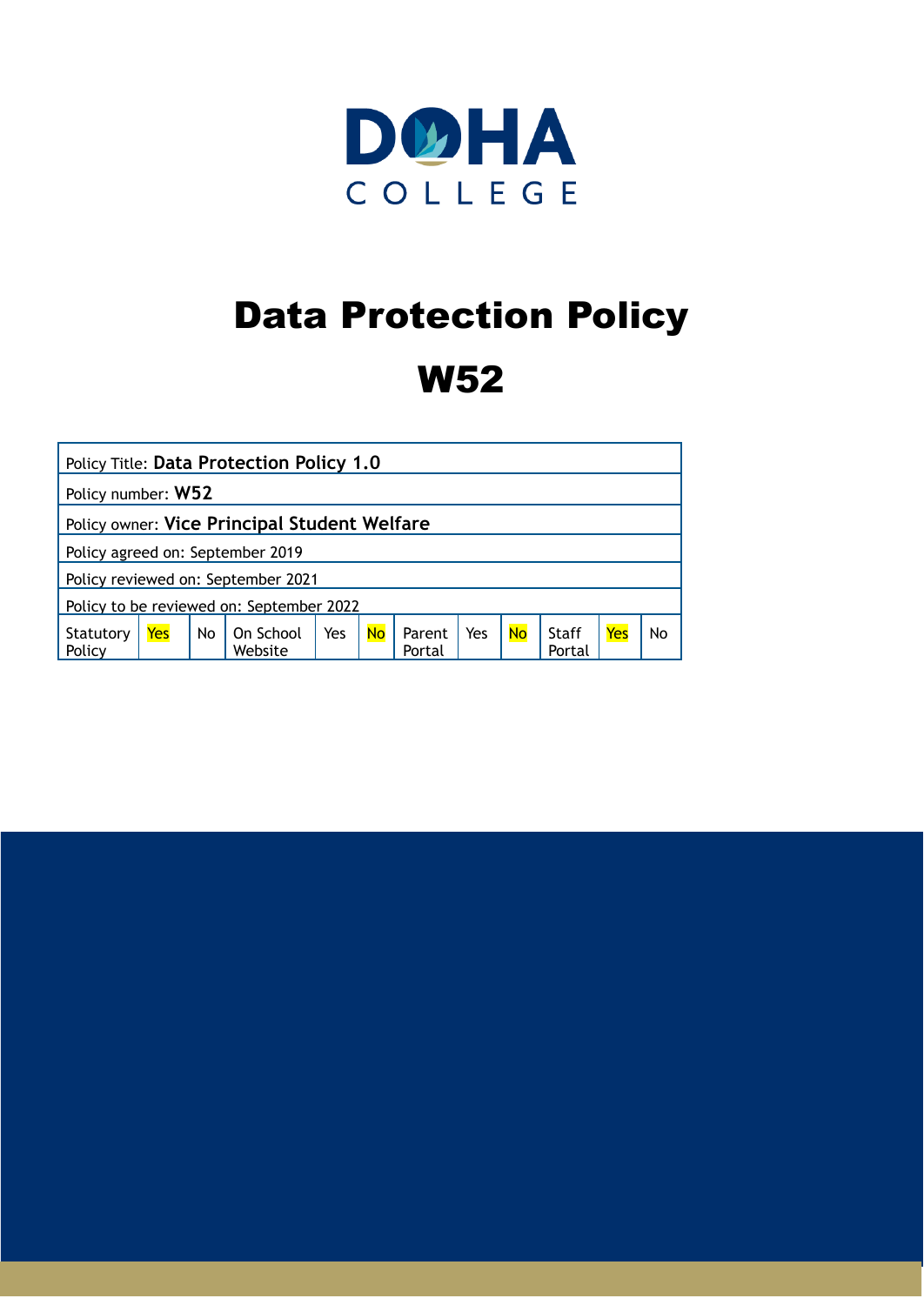

# **CONTENTS**

| Overview                          | 3 |
|-----------------------------------|---|
| Purpose                           | 3 |
| What is personal information      | 3 |
| <b>Data Protection Principles</b> | 3 |
| <b>General Statement</b>          | 4 |
| Complaints                        | 4 |
| Data Protection Officer           | 4 |
| Record of revisions to policy     | 5 |

Reference Number: W52 Page 2 of 6

Data Protection Policy **Effective Date: September 2020**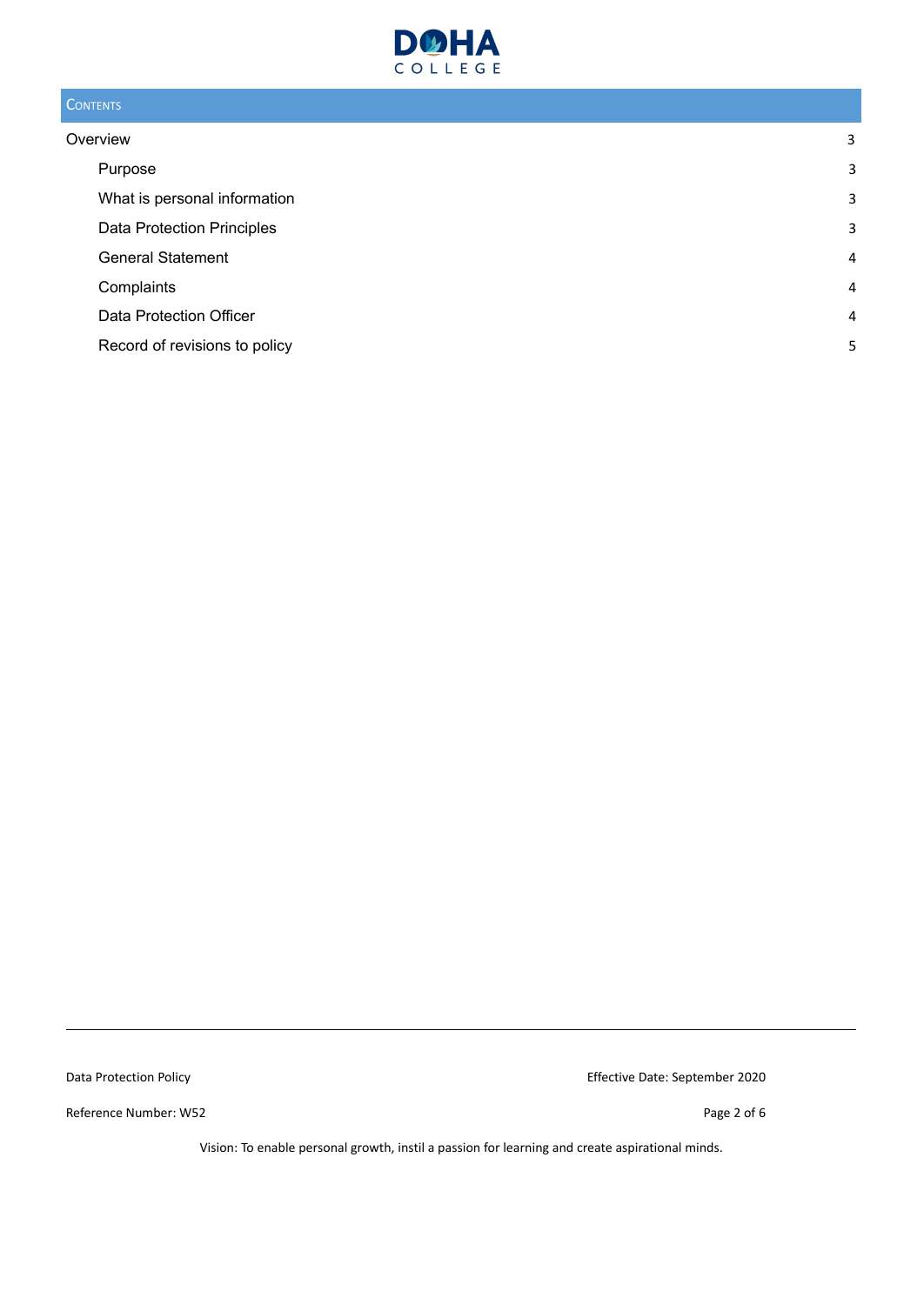

#### **DATA PROTECTION POLICY 0.0**

#### <span id="page-2-0"></span>**OVERVIEW**

Doha College uses personal information about staff, pupils, parents and other individuals who come into contact with the school.

This information is gathered in order to enable it to provide education and other associated functions. In addition, there may be a legal requirement to collect and use information to ensure that the school complies with its statutory obligations.

#### <span id="page-2-1"></span>**PURPOSE**

This policy is intended to ensure that personal information is dealt with correctly and securely and in accordance with the Data Protection Act 1998, and other related legislation. It will apply to information regardless of the way it is collected, used, recorded, stored and destroyed, and irrespective of whether it is held in paper files or electronically.

All staff involved with the collection, processing and disclosure of personal data will be aware of their duties and responsibilities by adhering to these guidelines.

#### <span id="page-2-2"></span>WHAT IS PERSONAL INFORMATION

Personal information or data is defined as data which relates to a living individual who can be identified from that data, or other information held.

#### <span id="page-2-3"></span>DATA PROTECTION PRINCIPLES

The *Data Protection Act 1998* and the *EU General Data protection Regulation (GDPR) 2018* establishes enforceable principles that will be adhered to:

- Personal data shall be processed fairly and lawfully;
- Personal data shall be obtained only for one or more specified and lawful purposes;
- Personal data shall be adequate, relevant and not excessive;
- Personal data shall be accurate and, where necessary, kept up to date;
- Personal data processed for any purpose shall not be kept for longer than is necessary for that purpose or those purposes;

Reference Number: W52 Page 3 of 6

Data Protection Policy Effective Date: September 2020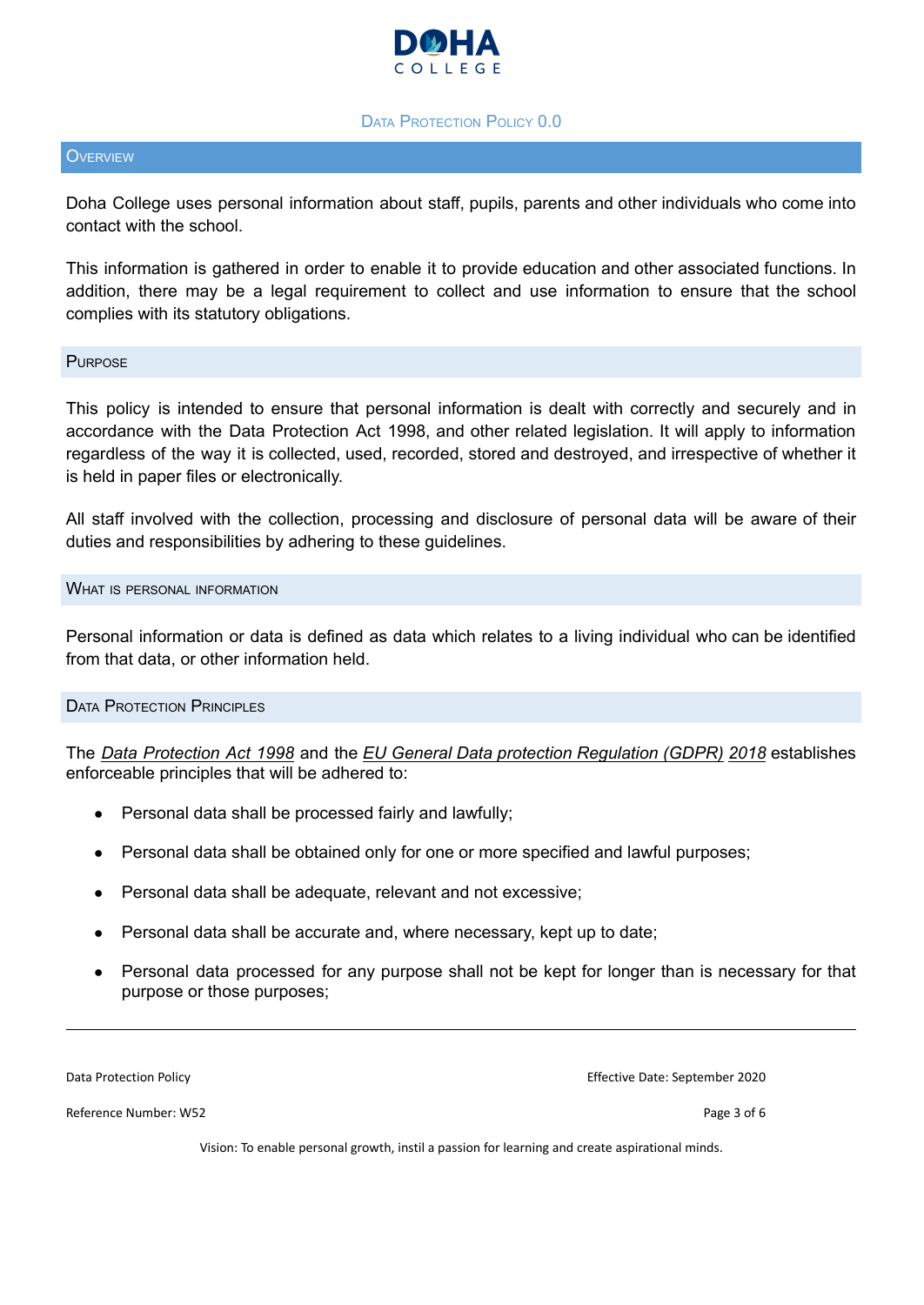

- Personal data shall be kept secure i.e. protected by an appropriate degree of security;
- Consent must be obtained to hold personal data, it cannot be assumed; consent must be clear and distinguishable from other matters, provided in an intelligible and easily accessible form using clear and plain language;
- Individuals have the right to request a copy of the data held about them or to have such data erased;
- Any data breach should be notified to the regulatory authorities within 72 hours of occurrence.

#### <span id="page-3-0"></span>GENERAL STATEMENT

The school is committed to maintaining the above principles at all times. Therefore, the school will:

- Inform individuals why the information is being collected when it is collected
- Inform individuals when their information is shared, and why and with whom it was shared
- Check the quality and the accuracy of the information it holds
- Ensure that information is not retained for longer than is necessary
- Ensure that when obsolete information is destroyed that it is done so appropriately and securely
- Ensure that clear and robust safeguards are in place to protect personal information from loss, theft and unauthorised disclosure, irrespective of the format in which it is recorded
- Share information with others only when it is legally appropriate to do so
- Set out procedures to ensure compliance with the duty to respond to requests for access to personal information, known as Subject Access Requests
- Ensure our staff are aware of and understand our policies and procedures

#### <span id="page-3-1"></span>COMPLAINTS

Complaints will be dealt with in accordance with the school's complaints policy.

#### <span id="page-3-2"></span>DATA PROTECTION OFFICER

The School has a data protection officer and this person will monitor observance of the principles above. The data protection officer will also act as the contact point for any subject access requests. The Data

Reference Number: W52 Page 4 of 6

Data Protection Policy Effective Date: September 2020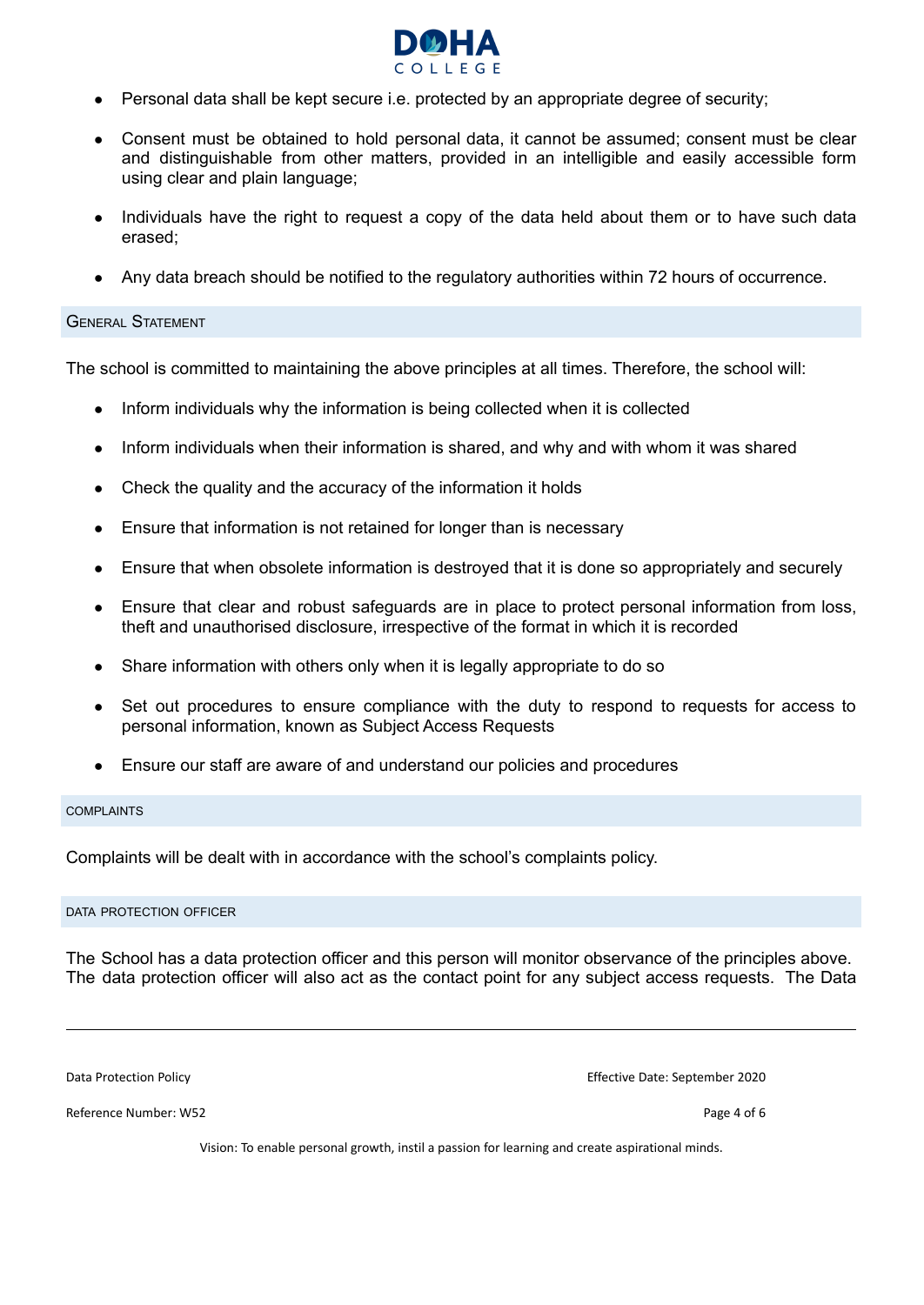

protection officer is Mr J Conly, Vice Principal of Student welfare. He can be contacted at [jconly@dohacollege.com](mailto:jconly@dohacollege.com)

<span id="page-4-0"></span>RECORD OF REVISIONS TO POLICY

| <b>Revision Date</b> | <b>Description</b> | <b>Sections Affected</b> |
|----------------------|--------------------|--------------------------|
| September 2020       | Text.              | Sections.                |
|                      |                    |                          |
|                      |                    |                          |

Reference Number: W52 Page 5 of 6

Data Protection Policy Effective Date: September 2020